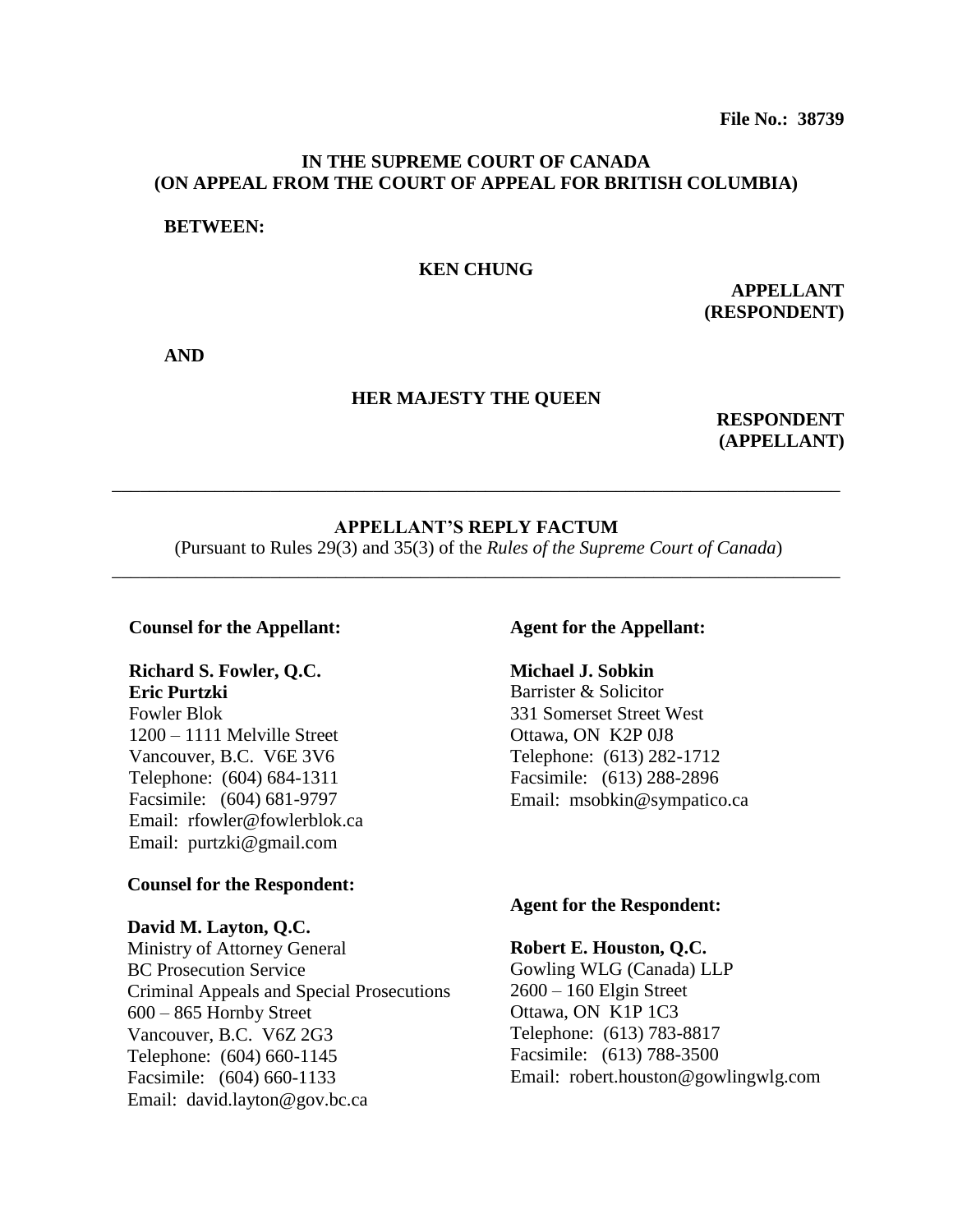# **TABLE OF CONTENTS**

| C. Second issue: whether the Suzuki was making its turn at the time of the collision3 |  |
|---------------------------------------------------------------------------------------|--|
|                                                                                       |  |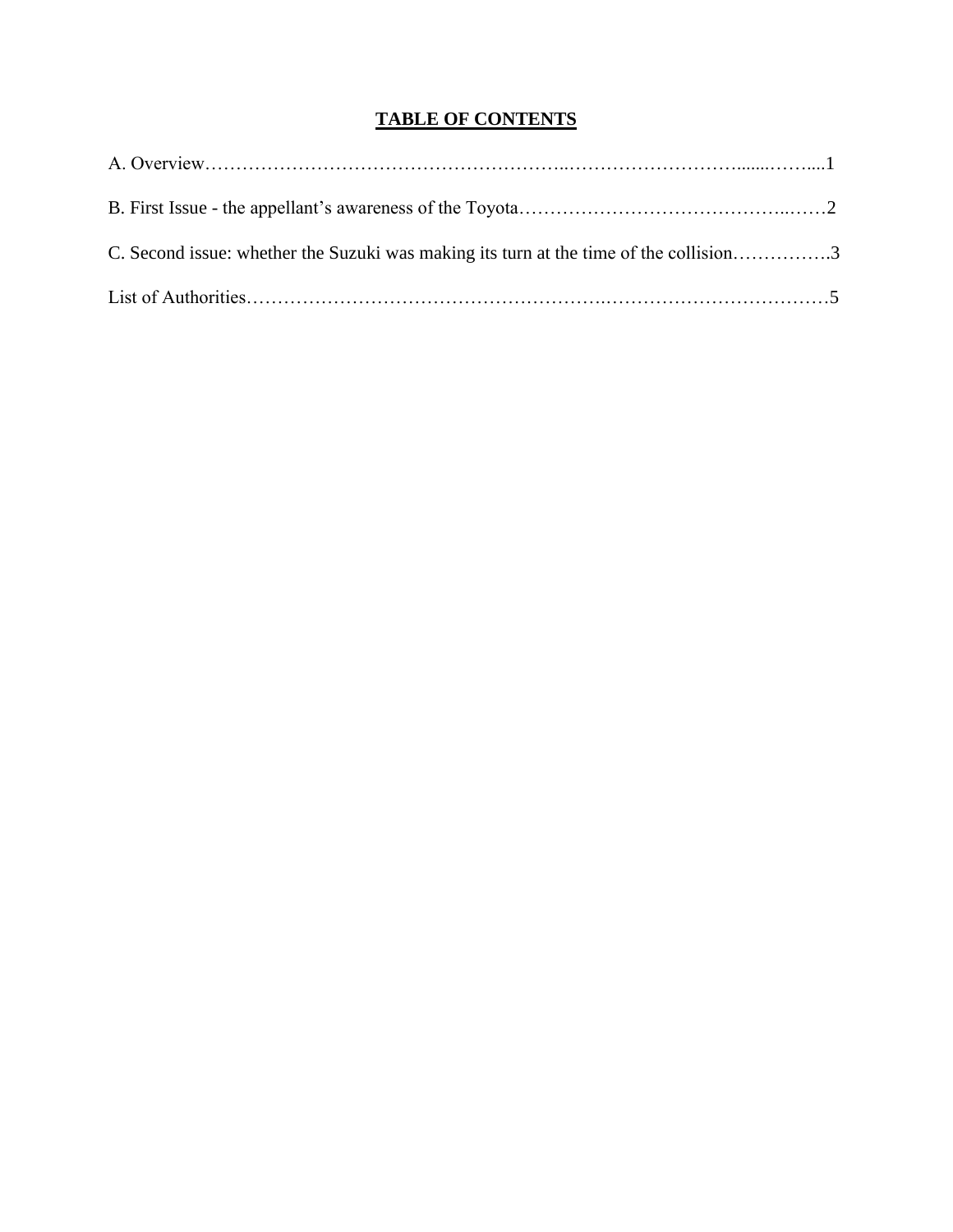## **REPLY FACTUM**

### **A. Overview**

1. In addition to supporting the reasons of the Court of Appeal, the Crown respondent now argues two additional alleged errors by the trial judge that were never argued before the Court of Appeal. The appellant submits this reply factum to address these two new alleged errors of law pursuant to rules 29(3) and 35(3) of the *Rules of the Supreme Court of Canada* as these two issues were never considered by the Court Appeal.

2. The Crown"s belated introduction of these alleged errors demonstrates the difficulty that the Crown has always had identifying true errors of law as opposed to the Crown"s real complaint in this case, which they cannot appeal, that this was an unreasonable acquittal. For example, in the Court of Appeal, the Crown alleged two errors: that the trial judge erred in his application of the law to the facts and he erred in not finding that subjective *mens rea* had been established. The Court of Appeal did not find that either of these two errors had been established, but rather, allowed the appeal from acquittal and entered a conviction based an error not raised by the Crown and therefore not addressed by Mr. Chung. Now, in this Court, for the first time, the Crown alleges two different errors. With respect, if the trial judge had truly committed an error of law in acquitting Mr. Chung it should not be this difficult for the Crown to identify the error in the Court of Appeal.

3. The difficultly identifying errors of law is a function of the fact that fundamentally this has always been about the Crown appealing an unreasonable acquittal. These new "late in the day" errors of law are further proof of this. In any event, as with all of the other alleged errors of law, they are without merit.

# **B. First issue: the appellant's awareness of the Toyota**

4. The Crown argues that the trial judge ought to have considered the appellant"s awareness of the presence of the Toyota that was in front of him just before he entered the intersection and collided with the Suzuki. Further, the Crown submits that the trial judge erred in law by finding that the appellant was not inattentive to the presence of the Toyota.

5. None of these points could ever be considered errors of law. The trial judge fully considered the trial Crown"s submissions about what they alleged to be the appellant"s reckless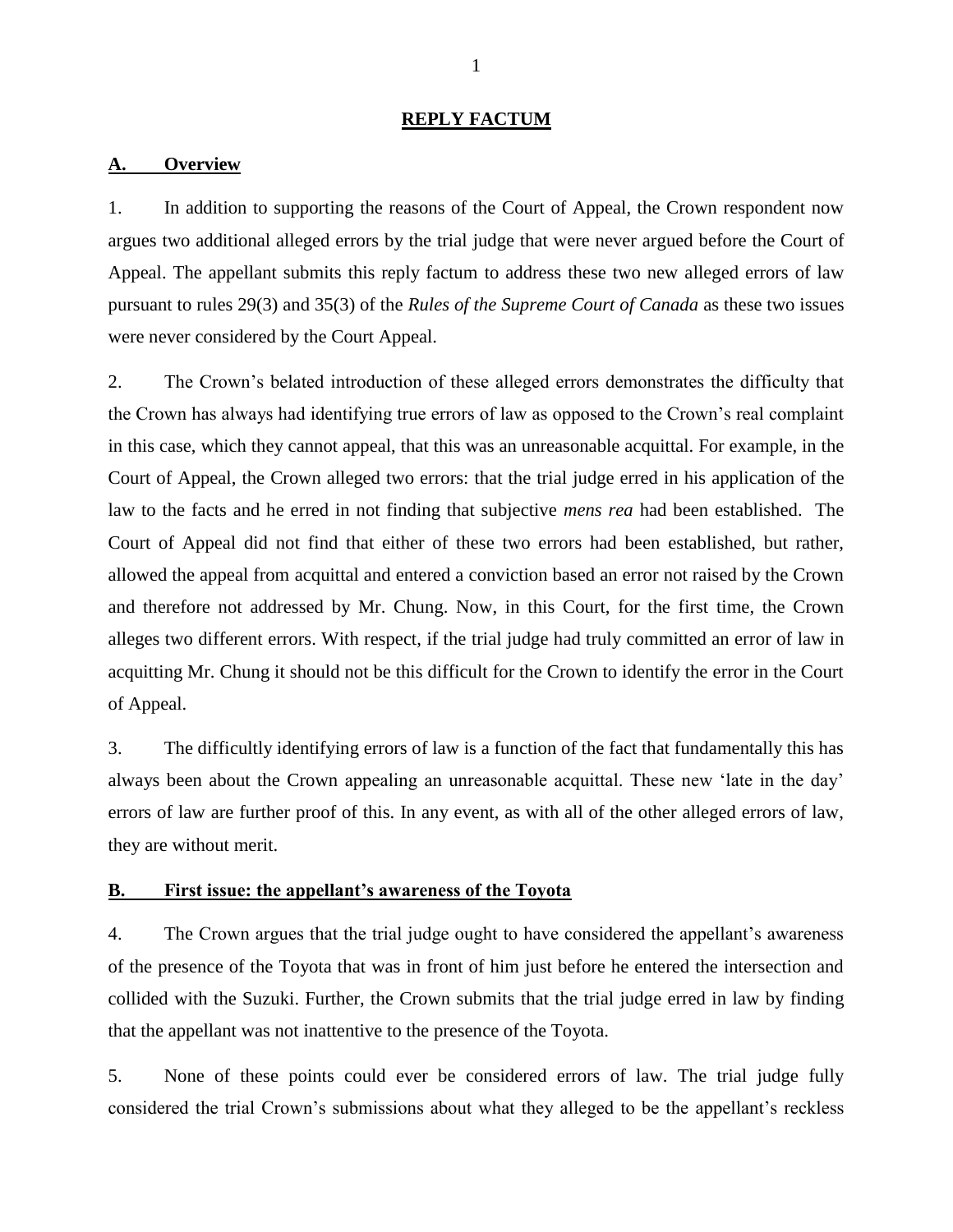driving just before the collision. However, from all the evidence, the trial judge was not satisfied that the appellant was inattentive. He found that: (1) there was no evidence that the appellant was overtaking vehicles just prior to the collision; and (2) the appellant"s driving as it related to the Toyota was "not indicative of an inattention on the part of the accused" (Trial Reasons, at para. 97).

6. What, if anything, could be drawn from the appellant"s manner of driving as it related to the presence of the Toyota were factual matters for the trial judge to consider and analyze. The extent to which the appellant was inattentive or not just before the collision is also a question of fact. It is clear from the reasons for judgment that the trial judge considered all of the Crown's submissions at trial. This was a short trial. Most of the evidence was not contentious, the trial judge reserved for a number of weeks and issued comprehensive written reasons for judgment. As is often said when an accused appeals against conviction, trial judges are not required to refer to and analyze every piece of evidence in their reasons for judgment (*R. v. R.E.M.,* 2008 SCC 51 at para. 64).

7. Nothing the trial judge said in respect of the evidence about the appellant"s manner of driving as it relates to the Toyota could possibly give rise to an error of law.

# **C. Second issue: whether the Suzuki was making its turn at the time of the collision**

8. The Crown also submits that the trial judge erred in law by not considering the evidence of Trevor Dinn as to the location of the Suzuki at the time of its collision with the Audi. Mr. Dinn"s evidence established that the Suzuki was three seconds into making a left-hand turn at the time of the collision. As such, the Crown argues that the presence of the Suzuki in the intersection would have been known to the appellant as he entered the intersection at a high rate of speed, which in turn, was relevant to the assessment of the *mens rea* for dangerous driving.

9. This submission is completely without merit and should be rejected.

10. When the reasons for judgment are read as a whole, as they must be, it is absolutely clear that the trial judge was fully aware of the fact that the Suzuki was in the course of making a left hand turn at the time of its collision with the Audi. For example, the trial judge found that the Suzuki "commenced a left-hand turn" when it was struck by the Audi (Trial Reasons, at para.3), and that the Suzuki "proceeded to make" a turn, and that the Suzuki was "in the process" of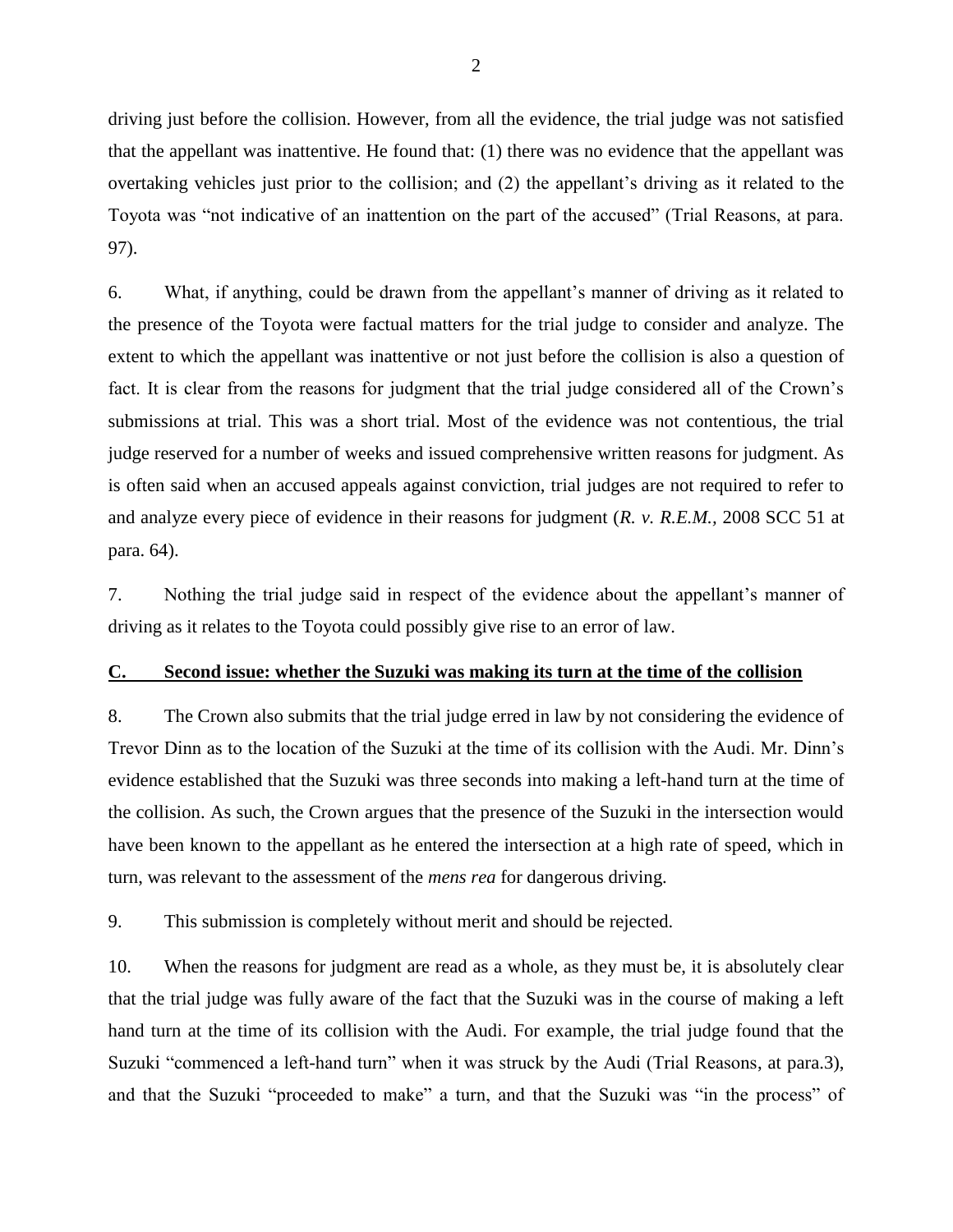making its left-hand turn when the Toyota completed its right-hand turn and before the Audi entered the intersection (Trial Reasons, at paras. 50, 51).

11. It therefore clear that that the trial judge accepted that the Suzuki was in the process of making a left-hand turn even before the Audi entered the intersection. The trial judge's failure to specifically mention the 3 to 3 ½ second time interval adds nothing to the analysis. Ironically, the trial judge made the very finding of fact that the Crown is now saying ought to have been made. The trial judge's failure mention the 3 to 3  $\frac{1}{2}$  interval was also not particularly surprising given that the trial Crown"s focus was on their theory that the appellant had completely failed to see the left-turning Suzuki, a submission which the trial judge rejected for several reasons. The trial judge concluded that the appellant could in fact see the Suzuki:

I cannot agree with the submission of the Crown that the evidence would establish that the accused "did not or could not have seen Dr. Hui"s Suzuki in the intersection." From a review of the photographs and the dashboard camera video, it is clear that the dedicated left turn lane southbound on Oak Street at  $41<sup>st</sup>$  Ave. is located on the right half of the roadway. This would be at an angle to traffic travelling northbound on Oak in the curb lane.

No expert evidence was called to establish hypothetical sightlines that could assist the Court in determining whether or not the accused could not have seen Dr. Hui"s Suzuki.

There is some evidence that would establish that the accused did see Dr. Hui"s Suzuki and he did not expect Dr. Hui would turn in front of him as he entered the intersection. Mr. Katamara testified that he went over to check the driver of the Audi who spontaneously told him, "That was a green light." It would be reasonable to infer from that statement that the accused saw Dr. Hui"s Suzuki, but did not expect that he would turn in front of him as the accused had the green light.

Additionally, the accused did engage the brakes of his Audi as he entered the intersection which I infer is more consistent with attention, rather than, inattention to the hazard posed as Dr. Hui made his left hand turn.

(Trial Reasons, at paras. 98-101)

12. More importantly, having accepted that the Suzuki was well into making its left-hand turn at the point of collision, the trial judge still concluded that the appellant"s manner of driving did not constitute a marked departure. As the trial judge concluded in this reasons: "[t]here is at least a reasonable doubt that such conduct amounted to a marked departure from the standard of a reasonably prudent driver" (Trial Reasons, at para.119).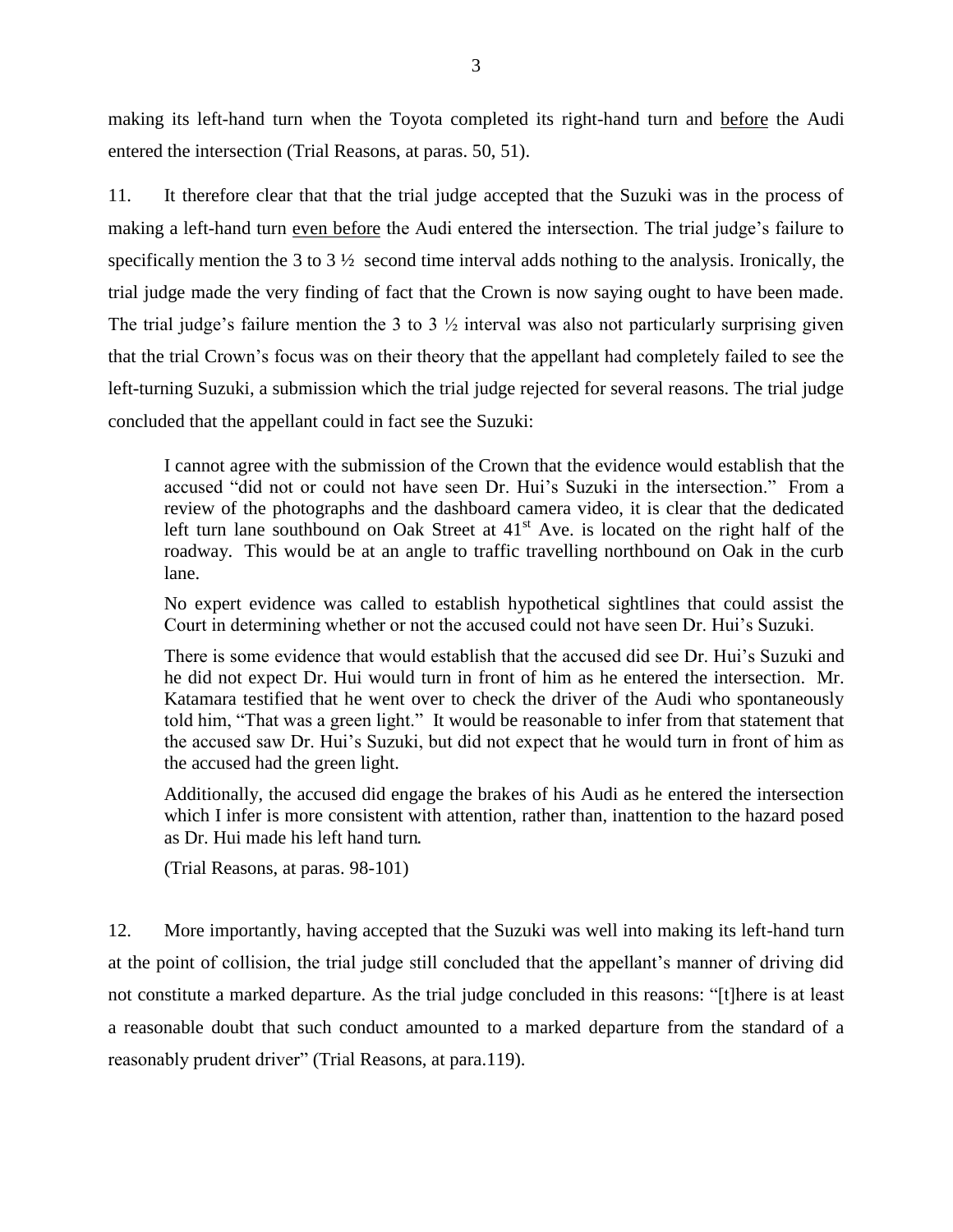13. The trial judge"s conclusion in this respect could only be challenged as an unreasonable verdict. And Crown has no ability to appeal an unreasonable acquittal.

# **ALL OF WHICH IS RESPECFULLY SUBMITTED.**

Dated at Ottawa, Ontario, this 16th day of December, 2019.

Richard Fowler, QC Eric Purtzki

\_\_\_\_\_\_\_\_\_\_\_\_\_\_\_\_\_\_\_\_\_\_\_